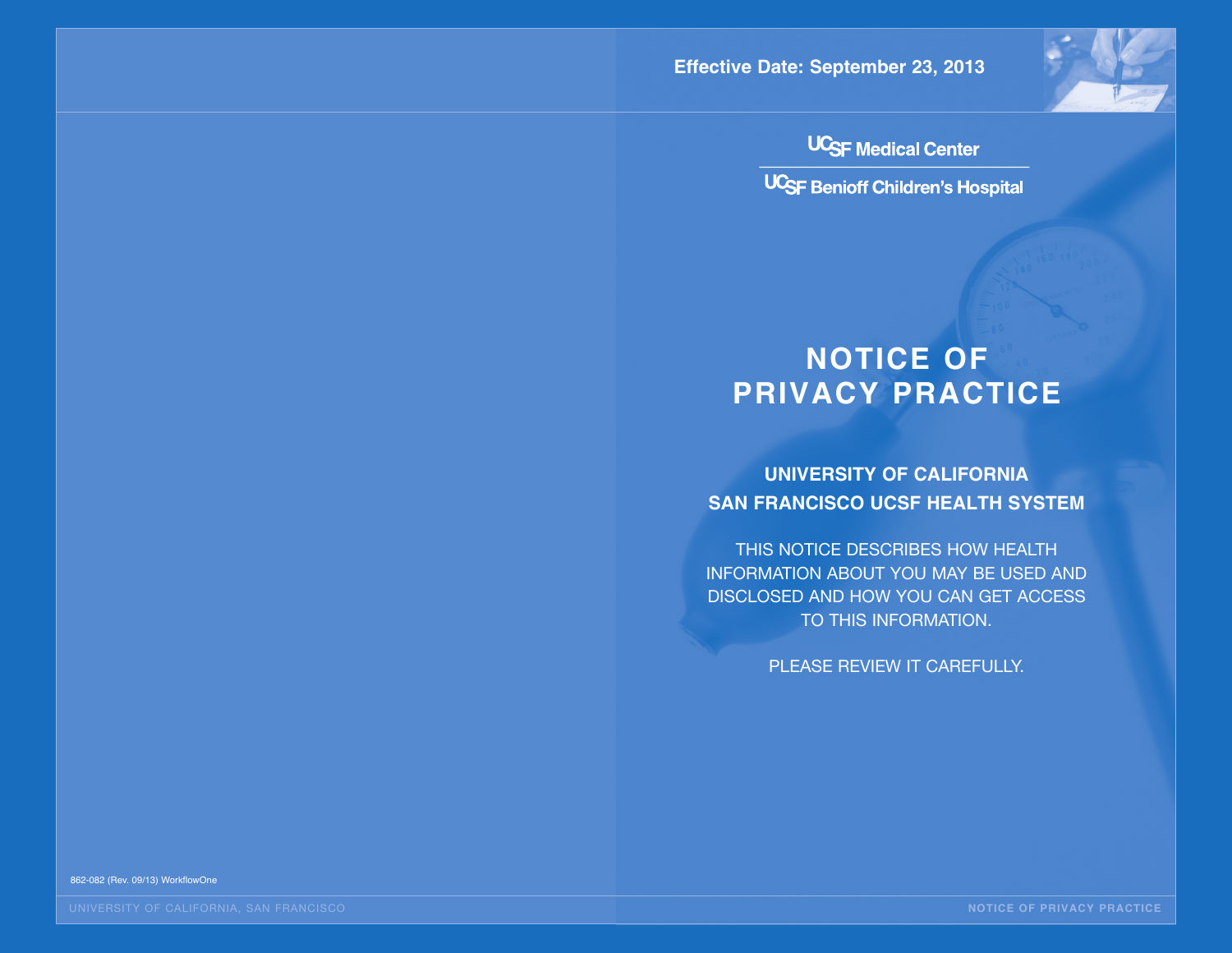

#### **UCSF Health System**

UCSF Health System is one of the health care components of the University of California. The University of California health care components consist of the UC medical centers, the UC medical groups, clinics and physician offices, the UC schools of medicine and other UC health professional schools, departments engaged in clinical care, the student health service areas on some campuses, employee health units on some campuses, and the administrative and operational units that are part of the health care components of the University of California.

### **Our Pledge Regarding Your Health Information**

UCSF Health System is committed to protecting medical, mental health and personal information about you ("Health Information"). We are required by law to maintain the privacy of your Health Information; provide you information about our legal duties and privacy practices; and inform you of your rights and the ways in which we may use Health Information and disclose it to other entities and persons.

#### **How We May Use and Disclose Health Information About You**

The following sections describe different ways that we may use and disclose your Health Information. Some information; such as certain drug and alcohol information, HIV information, genetic information and mental health information; is entitled to special restrictions related to its use and disclosure. Not every use or disclosure will be listed. All of the ways we are permitted to use and disclose information, however, will fall within one of the following categories. Other uses and disclosures not described in this Notice will be made only if we have your written authorization.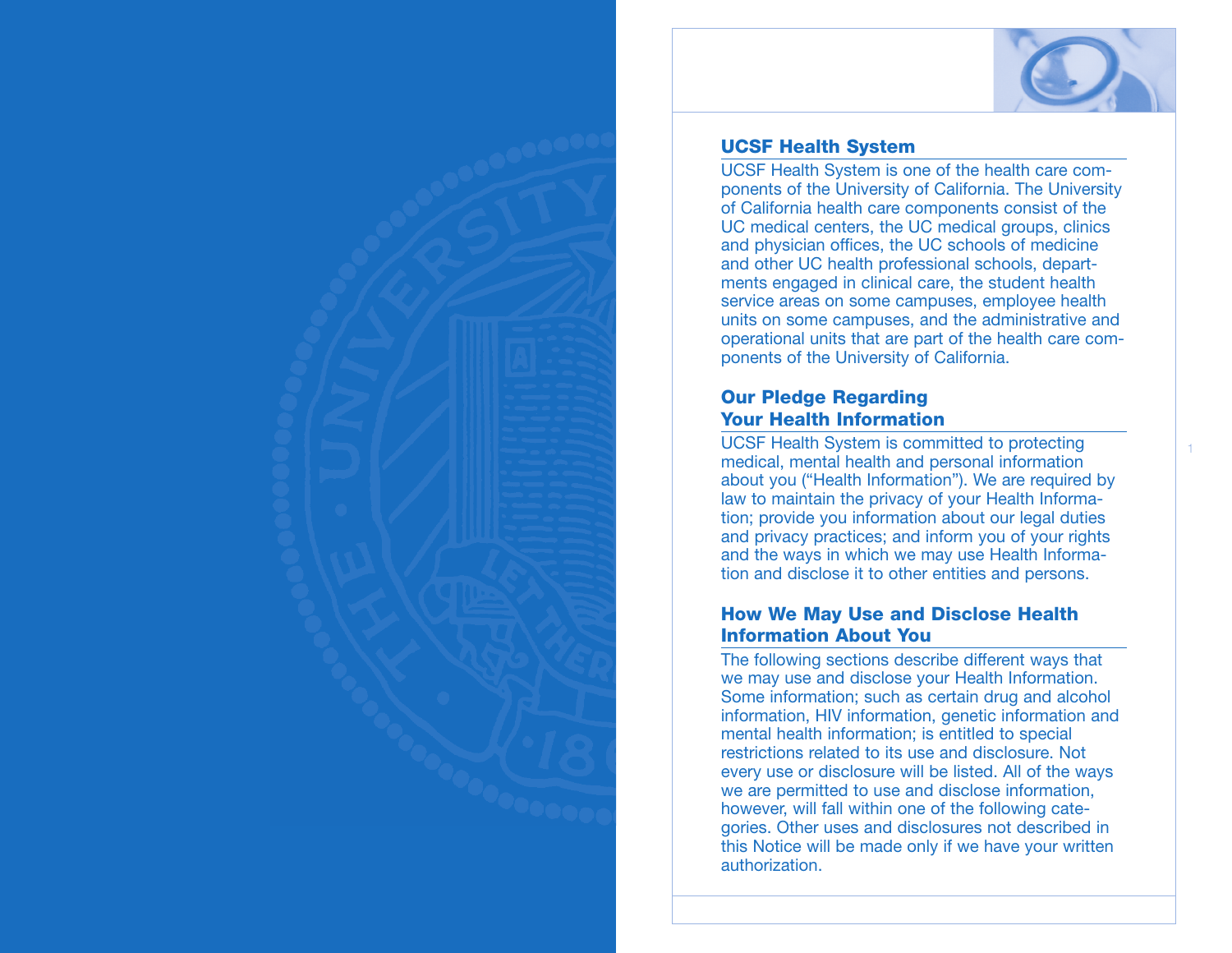

#### **How We May Use and Disclose Health Information About You (cont.)**

**For Treatment.** We may use Health Information about you to provide you with medical and mental health treatment or services. We may disclose Health Information about you to doctors, nurses, technicians, students, or other health system personnel who are involved in taking care of you in the health system. For example, a doctor treating you for a broken leg may need to know if you have diabetes because diabetes may slow the healing process. A doctor treating you for a mental condition may need to know what medications you are currently taking, because the medications may affect what other medications may be prescribed to you. We may also share Health Information about you with other non-UCSF Health System providers. The disclosure of your Health Information to non-UCSF Health System providers may be done electronically through a health information exchange that allows providers involved in your care to access some of your UCSF Health system records to coordinate services for you.

**For Payment.** We may use and disclose Health Information about you so that the treatment and services you receive at UCSF Health System or from other entities, such as an ambulance company, may be billed to and payment may be collected from you, an insurance company or a third party. For example, we may need to give information to your health plan about surgery or therapy you received at UCSF Health System so your health plan will pay us or reimburse you for the surgery or therapy. We may also tell your health plan about a proposed treatment to determine whether your plan will pay for the treatment.

**For Health Care Operations.** We may use and disclose Health Information about you for our business operations. For example, your Health Information may be used to review the quality and safety of our services, or for business planning, management and administrative services. We may contact you about alternative treatment options for you or about other benefits or services we provide. We may also use and

disclose your health information to an outside company that performs services for us such as accreditation, legal, computer or auditing services. These outside companies are called "business associates" and are required by law to keep your Health Information confidential. We may also disclose information to doctors, nurses, technicians, medical and other students, and other health system personnel for performance improvement and educational purposes.

**Appointment Reminders.** We may contact you to remind you that you have an appointment at UCSF Health System.

**Fundraising Activities.** We may contact you to provide information about UCSF Health System sponsored activities, including fundraising programs and events. We may use contact information, such as your name, address and phone number, date of birth, physician name, the outcome of your care, department where you received services and the dates you received treatment or services at UCSF Health System. You may opt-out of receiving fundraising information for the UCSF Health System by contacting us at Records Manager, UCSF, Box 0248, San Francisco, CA 94143-0248, or HIPAAOptOut@support.ucsf.edu, or 1-888-804-4722.

**Hospital Directory.** If you are hospitalized, we may include certain limited information about you in the hospital directory. This is so your family, friends and clergy can visit you in the hospital and generally know how you are doing. This information may include your name, location in the hospital, your general condition (e.g., fair, stable, etc.) and your religious affiliation. The directory information, except for your religious affiliation, may also be released to people who ask for you by name. Your religious affiliation may be given to members of the clergy, such as ministers or rabbis, even if they don't ask for you by name. You have the opportunity to limit the release of directory information by telling UCSF Health System at the time of your hospitalization.

Our disclosure of this information about you if you are hospitalized in a psychiatric hospital will be more limited.

2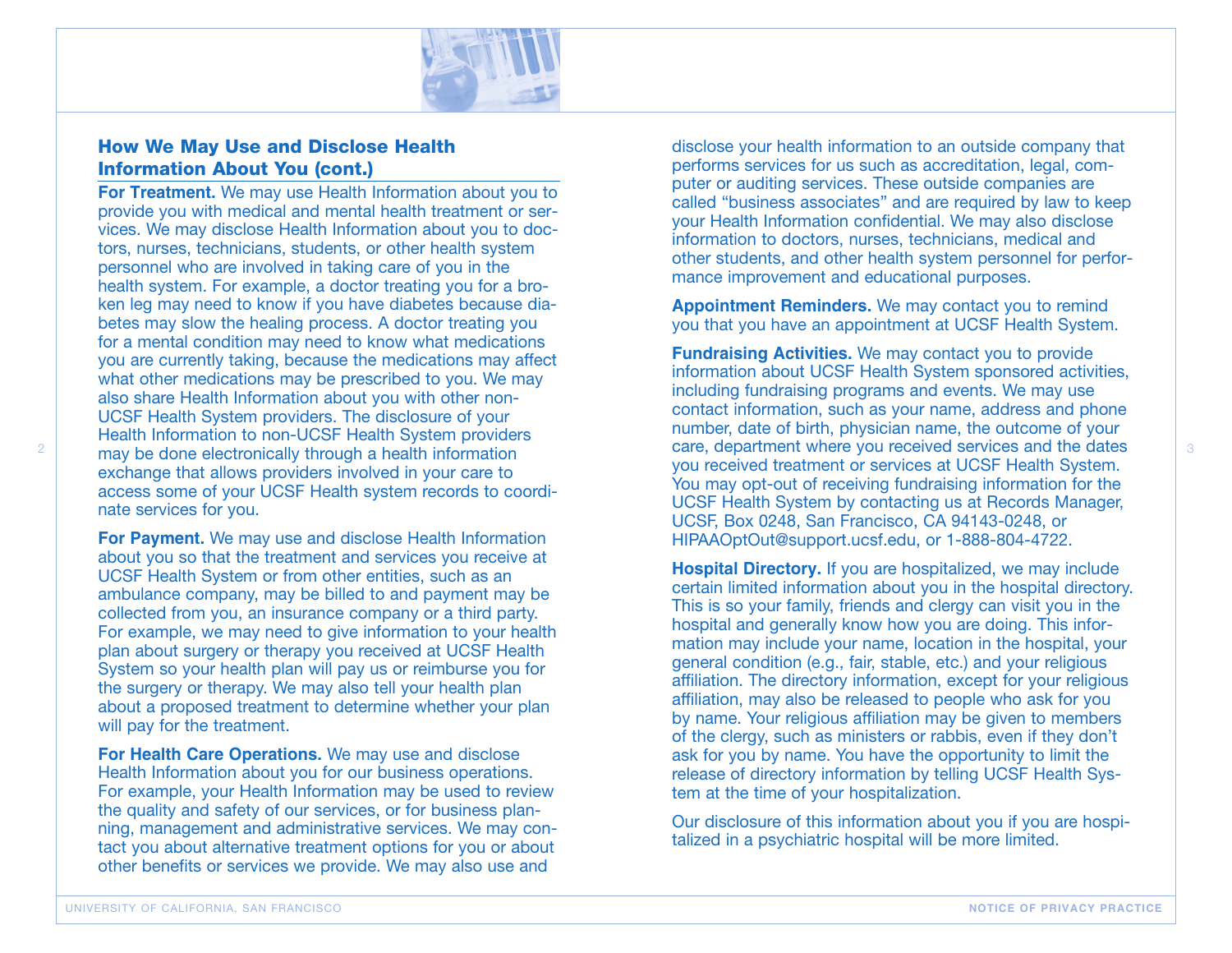

### **How We May Use and Disclose Health Information About You (cont.)**

**Individuals Involved in Your Care or Payment for Your Care.** We may release medical information to anyone involved in your medical care, e.g., a friend, family member, personal representative, or any individual you identify. We may also give information to someone who helps pay for your care. We may also tell your family or friends about your general condition and that you are in the hospital.

**Disaster Relief Efforts.** We may disclose Health Information about you to an entity assisting in a disaster relief effort so that others can be notified about your condition, status and location.

**Research.** The University of California is a research institution. We may disclose Health Information about you for research purposes, subject to the confidentiality provisions of state and federal law. All research projects involving patients or the information about living patients conducted by the University of California must be approved through a special review process to protect patient safety, welfare and confidentiality.

In addition to disclosing Health Information for research, researchers may contact patients regarding their interest in participating in certain research studies. Researchers may only contact you if they have been given approval to do so by the special review process. You will only become a part of one of these research projects if you agree to do so and sign a specific permission form called an Authorization. When approved through a special review process, other studies may be performed using your Health Information without requiring your authorization. These studies will not affect your treatment or welfare, and your Health Information will continue to be protected.

**As Required By Law.** We will disclose Health Information about you when required to do so by federal or state law.

**To Prevent a Serious Threat to Health or Safety.** We may use and disclose Health Information about you when necessary to prevent or lessen a serious and imminent threat to your health and safety or the health and safety of the public or another person. Any disclosure would be to someone able to help stop or reduce the threat.

**Organ and Tissue Donation.** If you are an organ donor, we may release your Health Information to organizations that obtain, bank or transplant organs, eyes or tissue, as necessary to facilitate organ or tissue donation and transplantation.

**Military and Veterans.** If you are or were a member of the armed forces, we may release Health Information about you to military command authorities as authorized or required by law.

**Workers' Compensation.** We may use or disclose Health Information about you for Workers' Compensation or similar programs as authorized or required by law. These programs provide benefits for work-related injuries or illness.

**Public Health Disclosures.** We may disclose Health Information about you for public health activities such as:

- preventing or controlling disease (such as cancer and tuberculosis), injury or disability;
- reporting vital events such as births and deaths;
- reporting child abuse or neglect;
- reporting adverse events or surveillance related to food, medications or defects or problems with products;
- notifying persons of recalls, repairs or replacements of products they may be using;
- notifying a person who may have been exposed to a disease or may be at risk of contracting or spreading a disease or condition;

5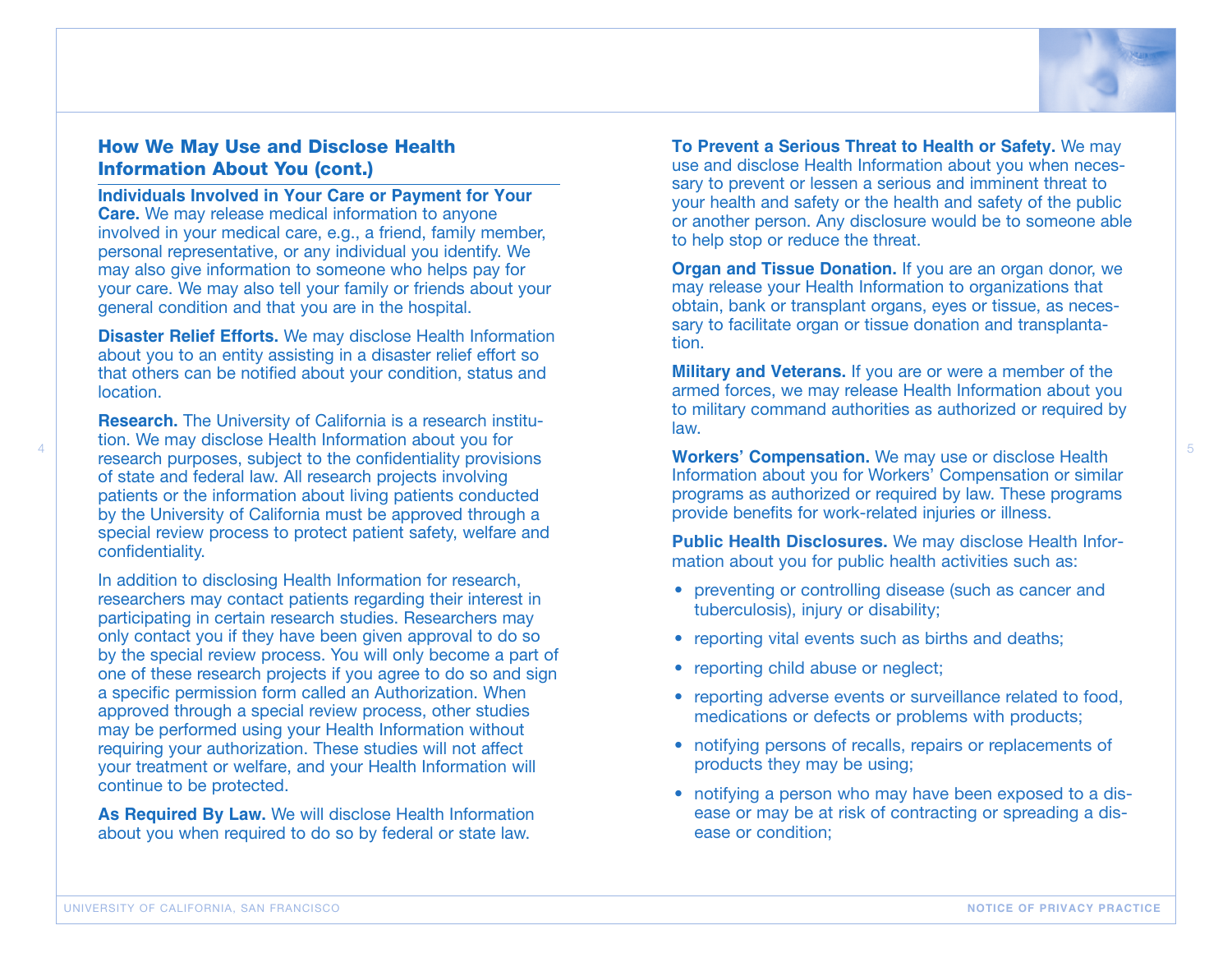

#### **How We May Use and Disclose Health Information About You (cont.)**

**Abuse and Neglect Reporting.** We may disclose your Health Information to a government authority that is permitted by law to receive reports of abuse, neglect or domestic violence.

**Health Oversight Activities.** We may disclose Health Information to governmental, licensing, auditing, and accrediting agencies as authorized or required by law.

**Lawsuits and Other Legal Proceedings.** We may disclose Health Information to courts, attorneys and court employees in the course of conservatorship, writs and certain other judicial or administrative proceedings. We may also disclose Health Information about you in response to a court or administrative order, or in response to a subpoena, discovery request, warrant, or other lawful process.

**Law Enforcement.** If asked to do so by law enforcement, and as authorized or required by law, we may release Health Information:

- To identify or locate a suspect, fugitive, material witness, certain escapees, or missing person;
- About a suspected victim of a crime if, under certain limited circumstances, we are unable to obtain the person's agreement;
- About a death suspected to be the result of criminal conduct;
- About criminal conduct at UCSF Health System; and
- In case of a medical emergency, to report a crime; the location of the crime or victims; or the identity, description or location of the person who committed the crime.

**Coroners, Medical Examiners and Funeral Directors.** We may disclose medical information to a coroner or medical examiner. This may be necessary, for example, to identify a deceased person or determine cause of death. We may also disclose medical information about patients of UCSF Health System to funeral directors as necessary to carry out their duties.

**National Security and Intelligence Activities.** As required by law, we may disclose Health Information about you to authorized federal officials for intelligence, counterintelligence, and other national security activities.

**Protective Services for the President and Others.** As required by law, we may disclose Health Information about you to authorized federal officials so they may conduct special investigations or provide protection to the President, other authorized persons or foreign heads of state.

**Inmates.** If you are an inmate of a correctional institution or under the custody of law enforcement officials, we may release Health Information about you to the correctional institution as authorized or required by law.

**Psychotherapy Notes.** *Psychotherapy notes* means notes recorded (in any medium) by a health care provider who is a mental health professional documenting or analyzing the contents of conversation during a private counseling session or a group, joint, or family counseling session and that are separated from the rest of the individual's medical record.

Psychotherapy notes have additional protections under federal law and most uses or disclosures of psychotherapy require your written authorization.

**Marketing or Sale of Health Information.** Most uses and disclosures of your Health Information for marketing purposes or any sale of your Health Information would require your written authorization.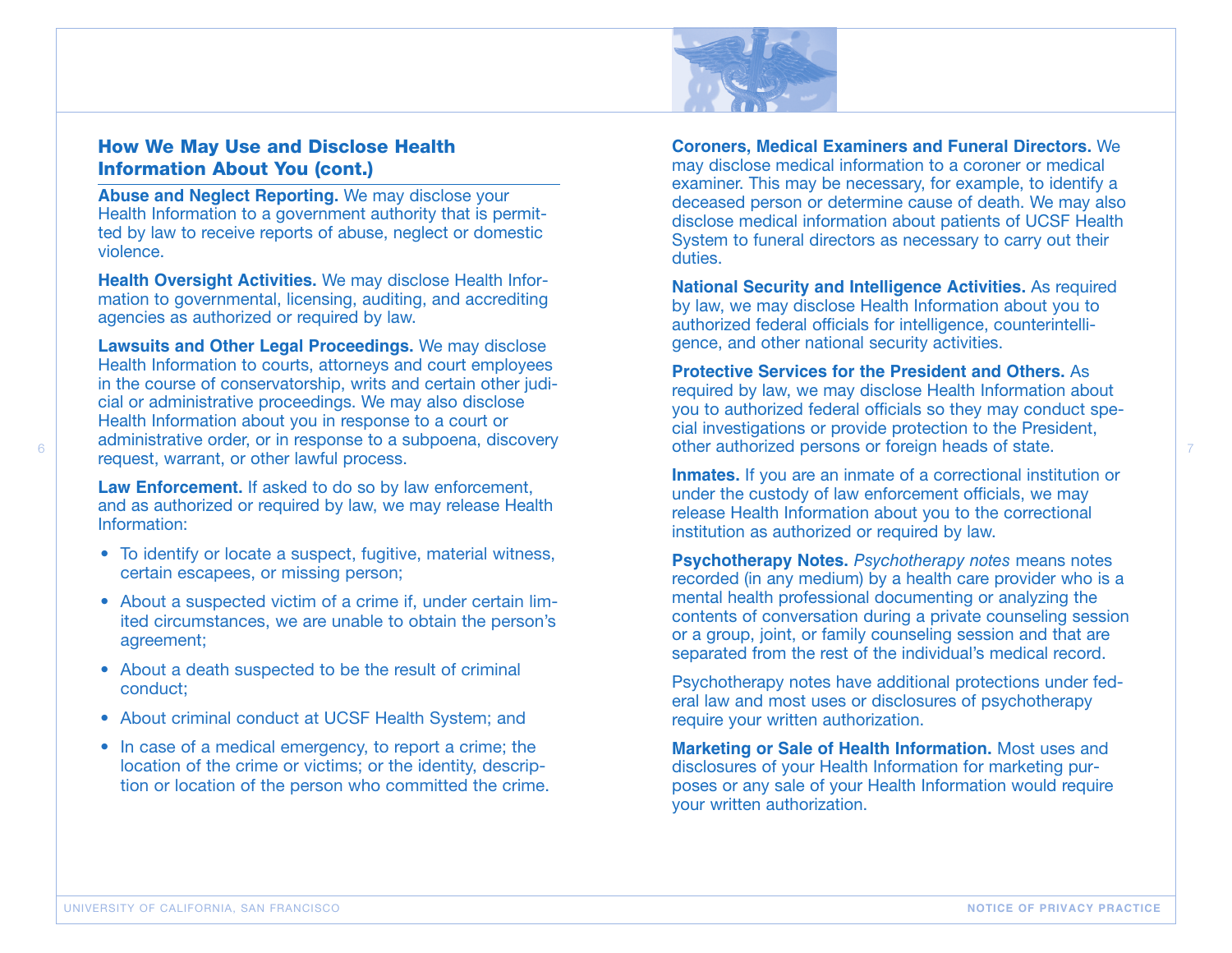

#### **Other Uses and Disclosures of Health Information**

Other uses and disclosures of Health Information not covered by this Notice will be made only with your written authorization. If you authorize us to use or disclose your Health Information, you may revoke that authorization, in writing, at any time. However, the revocation will not be effective for information that we have already used and disclosed in reliance on the authorization.

#### **Your Rights Regarding Your Health Information**

8

**Your Health Information is the property of UCSF Health System. You have the following rights regarding the Health Information we maintain about you:**

**Right to Inspect and Copy.** With certain exceptions, you have the right to inspect and/or receive a copy of your Health Information. If we have the information in electronic format then you have the right to get your Health Information in electronic format if it is possible for us to do so. If not we will work with you to agree on a way for you to get the information electronically or as a paper copy.

To inspect and/or to receive a copy of your Health Information, you must submit your request in writing to Health Information Management Services, UCSF Medical Center, 400 Parnassus Ave., Room A-88, San Francisco, CA 94143- 0308. If you request a copy of the information, there is a fee for these services.

We may deny your request to inspect and/or to receive a copy in certain limited circumstances. If you are denied access to Health Information, in most cases, you may have the denial reviewed. Another licensed health care professional chosen by UCSF Health System will review your request and the denial. The person conducting the review will not be the person who denied your request. We will comply with the outcome of the review.

**Right to Request an Amendment or Addendum.** If you feel that Health Information we have about you is incorrect or incomplete, you may ask us to amend the information or add an addendum (addition to the record). You have the right to request an amendment or addendum for as long as the information is kept by or for UCSF Health System.

**Amendment.** To request an amendment, your request must be made in writing and submitted to Patient Relations, UCSF Medical Center, 350 Parnassus Ave., Suite 150, Box 0208, San Francisco, CA 94143-0208, phone 1-415-353-1396, fax 1-415-353-8556. You must be specific about the information that you believe to be incorrect or incomplete and you must provide a reason that supports the request.

We may deny your request for an amendment if it is not in writing, we cannot determine from the request the information you are asking to be changed or corrected, or your request does not include a reason to support the change or addition. In addition, we may deny your request if you ask us to amend information that:

9

- Was not created by UCSF Health System;
- Is not part of the Health Information kept by or for UCSF Health System;
- Is not part of the information which you would be permitted to inspect and copy; or
- UCSF Health System believes to be accurate and complete.

**Addendum.** To submit an addendum, the addendum must be made in writing and submitted to Patient Relations, UCSF Medical Center, 350 Parnassus Ave., Suite 150, Box 0208, San Francisco, CA 94143-0208, phone 1-415-353-1396, fax 1-415-353-8556. An addendum must not be longer than 250 words per alleged incomplete or incorrect item in your record.

**Right to an Accounting of Disclosures.** You have the right to receive a list of certain disclosures we have made of your Health Information.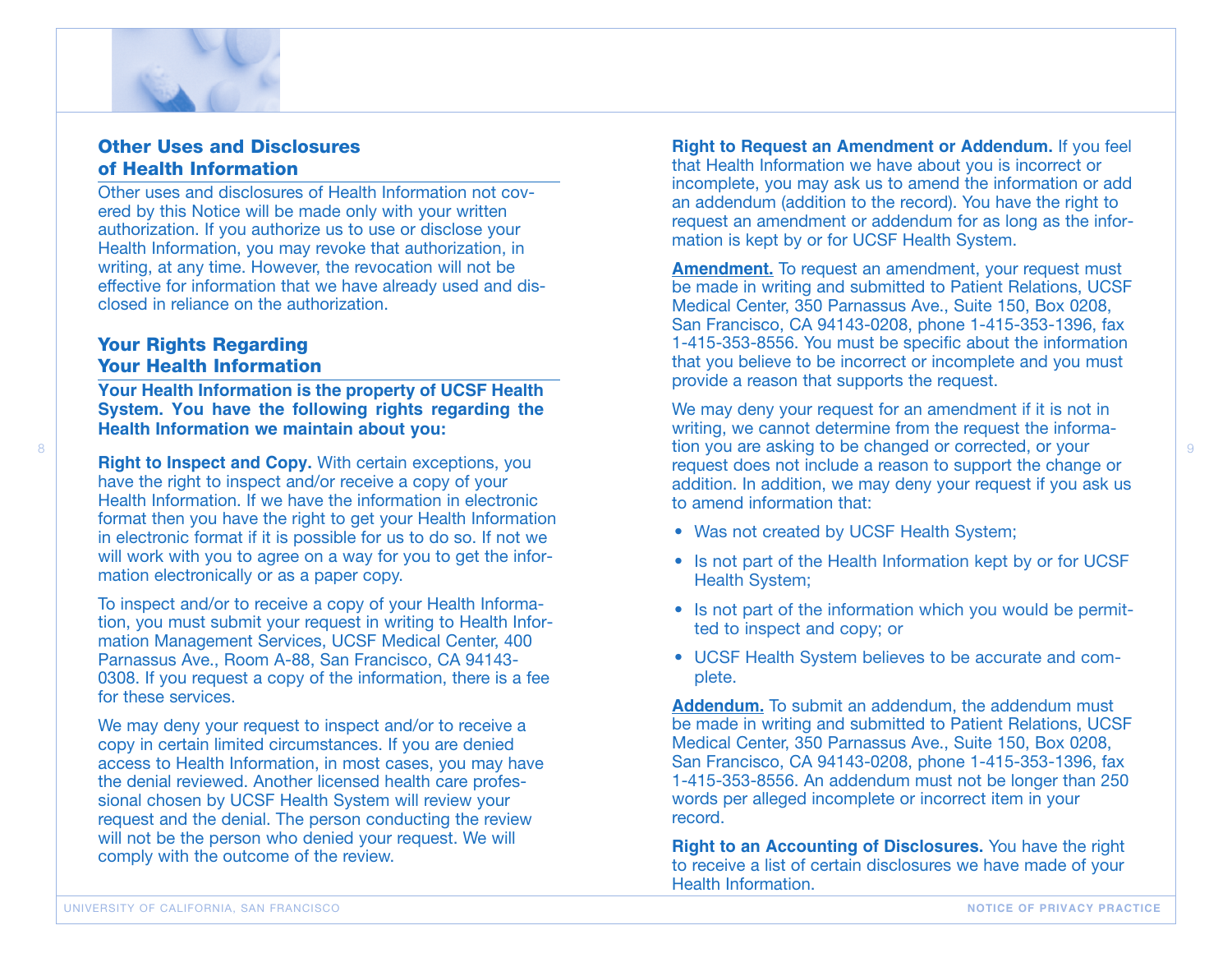

## **Your Rights Regarding Your Health Information (cont).**

To request this accounting of disclosures, you must submit your request in writing to Health Information Management Services, UCSF Medical Center, 400 Parnassus Ave., Room A-88, San Francisco, CA 94143-0308. Your request must state a time period that may not be longer than the six previous years. You are entitled to one accounting within any 12 month period at no cost. If you request a second accounting within that 12-month period, there will be a charge for the cost of compiling the accounting. We will notify you of the cost involved and you may choose to withdraw or modify your request at that time before any costs are incurred.

**Right to Request Restrictions.** You have the right to request a restriction or limitation on the Health Information we use or disclose about you for treatment, payment or health care operations. You also have the right to request a limit on the Health Information we disclose about you to someone who is involved in your care or the payment for your care, such as a family member or friend.

To request a restriction, you must make your request in writing to Patient Relations, UCSF Medical Center, 350 Parnassus Ave., Suite 150, Box 0208, San Francisco, CA 94143- 0208, phone 1-415-353-1396, fax 1-415-353-8556. In your request, you must tell us (1) what information you want to limit; (2) whether you want to limit our use, disclosure or both; and (3) to whom you want the limits to apply, for example, only to you and your spouse. *We are not required to agree to your request* except in the limited circumstance described below. If we do agree, our agreement must be in writing, and we will comply with your request unless the information is needed to provide you emergency care.

We are required to agree to a request not to share your information with your health plan if the following conditions are met:

- We are not otherwise required by law to share the information
- The information would be shared with your insurance company for payment purposes
- You pay the entire amount due for the health care item or service out of your own pocket or someone else pays the entire amount for you

**Right to Request Confidential Communications.** You have the right to request that we communicate with you about your Health Information in a certain way or at a certain location. For example, you may ask that we contact you only at home or only by mail.

To request confidential medical communications, you must make your request in writing to Patient Relations, UCSF Medical Center, 350 Parnassus Ave., Suite 150, Box 0208, San Francisco, CA 94143-0208, phone 1-415-353-1396, fax 1-415-353-8556. We will accommodate all reasonable requests. Your request must specify how or where you wish to be contacted.

**Right to a Paper Copy of This Notice.** You have the right to a paper copy of this Notice. You may ask us to give you a copy of this Notice at any time. Even if you have agreed to receive this Notice electronically, you are still entitled to a paper copy of this Notice.

Copies of this Notice are available throughout UCSF Health System, or you may obtain a copy at our website, http://www.ucsfhealth.org.

**Right to be Notified of a Breach.** You have the right to be notified if we or one of our Business Associates discovers a breach of unsecured Health Information about you.